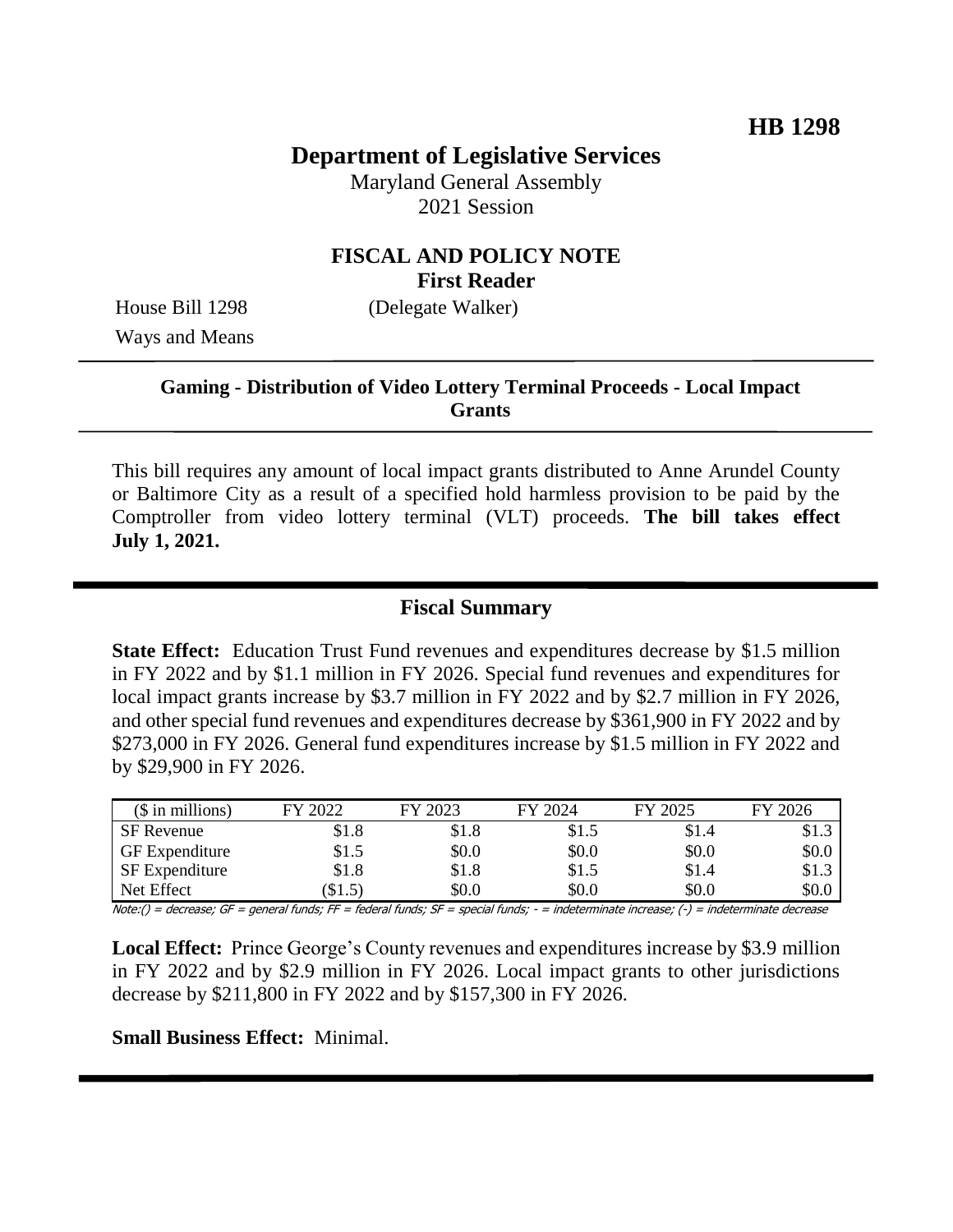# **Analysis**

**Current Law/Background:** Generally, the distribution of gross VLT proceeds from a video lottery facility is as follows:

- 1% to the State Lottery and Gaming Control Agency (SLGCA);
- 5.5% to local impact grants;
- 6% to the Purse Dedication Account (PDA);
- 1% to the Racetrack Facility Renewal Account (RFRA);
- 1.5% to the Small, Minority, and Women-Owned Businesses Account (SMWOBA);
- 6% to the video lottery operation licensee if the video lottery operation licensee owns or leases each VLT device and the associated equipment and software;
- 33% (the amount stated in the accepted video lottery operation license application); and
- the remainder to the Education Trust Fund (ETF).

The VLT local impact grants are distributed by the Division of Racing within the Maryland Department of Labor to local governments in which a video lottery facility is operating.

Generally, 82% of the local impact grants must go to the local jurisdictions with video lottery facilities to be used for infrastructure improvements; facilities; public safety; sanitation; economic and community development, including housing; and other public services and improvements primarily in the communities in immediate proximity to the video lottery facilities.

For Anne Arundel and Prince George's counties and Baltimore City, the local impact grants attributable to the 82% must be evenly split between the three jurisdictions. However, Anne Arundel County and Baltimore City may not receive less than the amount they received in the fiscal year before the video lottery operation license for Prince George's County was issued (fiscal 2016). To the extent that this hold harmless provision results in a distribution to Baltimore City or Anne Arundel County that exceeds one-third of the amount to be distributed among the three jurisdictions, the Prince George's County impact grant is reduced by the equivalent amount.

**State Fiscal Effect:** In fiscal 2016, the fiscal year before the video lottery operation license for Prince George's County was issued, Anne Arundel County received \$18.4 million, and Baltimore City received \$7.6 million in local impact grants attributable to the 82% distribution. Thus, the hold harmless provision guarantees that Anne Arundel County and Baltimore City annually receive no less than those amounts.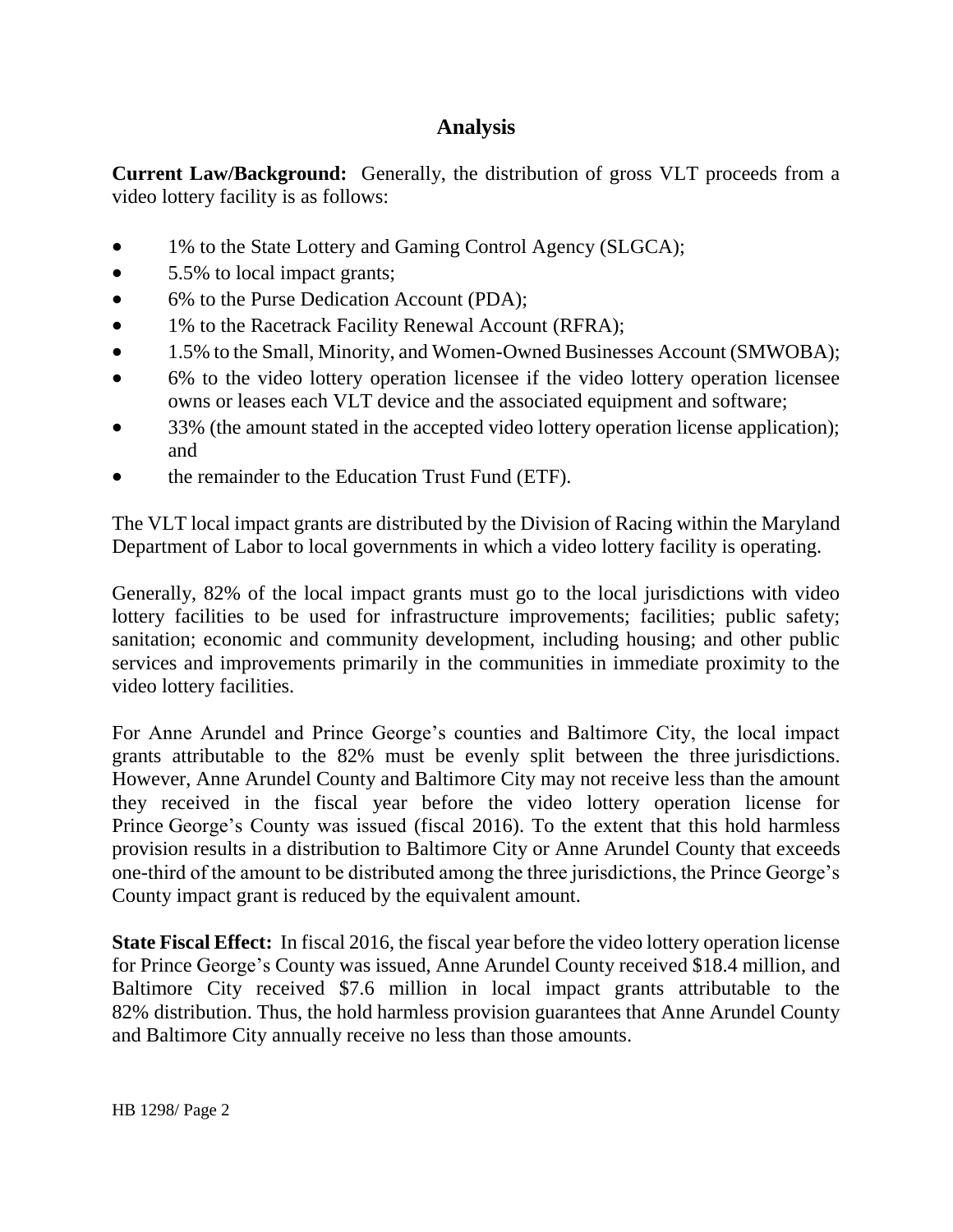Since fiscal 2017, the one-third split has resulted in substantially more local impact grant funding for Baltimore City than it received in fiscal 2016, thus, Prince George's County's local impact grants are not affected by Baltimore City local impact funding results. However, the hold harmless provision does result in annual impact grant funding for Anne Arundel County that exceeds its otherwise one-third split. Thus, the one-third split for Prince George's County is reduced by an equivalent amount each year. In fiscal 2022, this amount is estimated to be \$3.9 million. Over time, the effect of the hold harmless provision will decrease as VLT proceeds and, thus, local impact grant funding, increase. By fiscal 2026, for example, the equal and opposite impact on Anne Arundel County and Prince George's County is estimated at \$2.9 million. It is also estimated that the hold harmless provision will no longer impact distributions among the three jurisdictions by fiscal 2039.

The bill requires local impact grants distributed to Anne Arundel County as a result of the hold harmless provision to be distributed from VLT proceeds before other required VLT revenue distributions are made, instead of being allocated from Prince George's County's local impact grants. Thus, the bill alters the distribution of \$3.9 million of VLT revenues in fiscal 2022 and the distribution of \$2.9 million by fiscal 2026, as shown in **Exhibit 1**.

| <b>Exhibit 1</b><br><b>Revenue Effect of the Legislation</b><br><b>Fiscal 2022-2026</b> |               |               |               |                |  |  |  |  |
|-----------------------------------------------------------------------------------------|---------------|---------------|---------------|----------------|--|--|--|--|
| FY 2022                                                                                 | FY 2023       | FY 2024       | FY 2025       | <b>FY 2026</b> |  |  |  |  |
| (\$1,494,000)                                                                           | (\$1,420,800) | (\$1,245,000) | (\$1,168,900) | (\$1,091,600)  |  |  |  |  |
| 3,696,100                                                                               | 3,515,400     | 3,081,600     | 2,893,300     | 2,702,300      |  |  |  |  |
| (57,300)                                                                                | (54,500)      | (48,900)      | (45,900)      | (42,900)       |  |  |  |  |
| (228, 200)                                                                              | (217,100)     | (195,700)     | (183,700)     | (171,600)      |  |  |  |  |
| (37,300)                                                                                | (35,500)      | (32,600)      | (30,600)      | (28,600)       |  |  |  |  |
| (39,100)                                                                                | (37,200)      | (34,100)      | (32,000)      | (29,900)       |  |  |  |  |
| (1,840,300)                                                                             | (1,750,400)   | (1,525,300)   | (1,432,200)   | (1,337,700)    |  |  |  |  |
|                                                                                         |               |               |               |                |  |  |  |  |

ETF: Education Trust Fund PDA: Purse Dedication Account RFRA: Racetrack Facility Renewal Account SLGCA: State Lottery and Gaming Control Agency SMWOBA: Small, Minority, and Women-Owned Businesses Account

Source: Department of Legislative Services